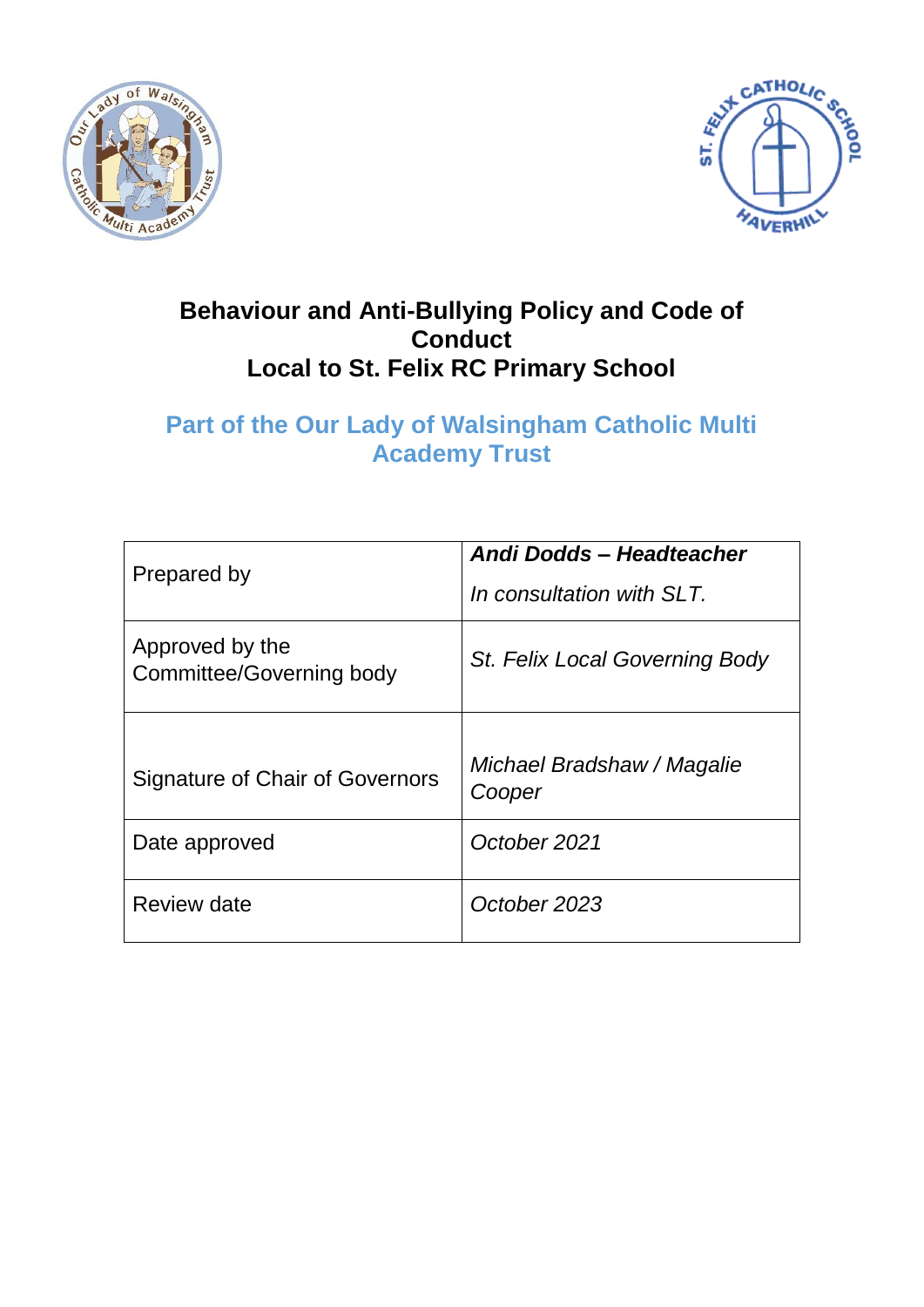### **Behaviour Policy and Code of Conduct**

### **This Policy should be read in conjunction with the school's Safeguarding Policy.**

### **Aims and objectives**

It is a primary aim of our school that every member of the school community feels valued and respected, and that each person is treated fairly and well. We believe that the most effective way of achieving our aims is to promote and praise positive behaviour, encouraging children to conduct themselves in a responsible, self-disciplined manner and to care about the needs and rights of others.

• Our Behaviour Policy is underpinned by our school mission statement and curriculum drivers – possibility, responsibility and community.

• Our Behaviour Policy uses a Restorative Approach to promote effective means by which all members of the school can live and work together in a supportive way. The aim of employing restorative approaches is to empower adults and children with skills, knowledge and strategies in order to successfully and proactively address conflict and behavioural problems.

• The school creates an atmosphere of respect, acceptance and forgiveness towards all members of the school community regardless of age, disability, ethnicity, gender, gender identity, and religious belief, and sexual orientation, marital or maternity status. We are proud of the diversity of our school's harmonious community.

#### **Restorative approaches**

What is a restorative response to harm or conflict?

Those affected are invited to share:

1. What has happened;

2. What the impact has been on those involved: i.e. who has been affected and in what ways they have been affected;

3. What needs to happen to put things right or to make things better in the future.

This framework is based on sound learning theory regarding how people relate to each other and how best to meet the different needs that can arise from conflict or harm.

To facilitate such a process requires the ability to:

- establish a respectful rapport with people;
- listen and respond calmly, empathically and without interruption or judgment to all sides of an issue;
- inspire a sense of safety and trust;
- encourage people to express their thoughts, feelings and needs appropriately;
- appreciate the impact of people's thoughts, feelings, beliefs and unmet needs on their behaviours;
- encourage those involved in the problem to find their own solutions.

### **Why are Restorative Approaches helpful?**

Staff, children and parents/carers who work restoratively report that this way of working leads to:

- A more respectful climate:
- A shift away from sanction-based responses that aim to 'manage' behaviour, toward a more
- relational approach:
- Better relationships amongst children and staff;
- People being more honest and willing to accept responsibility;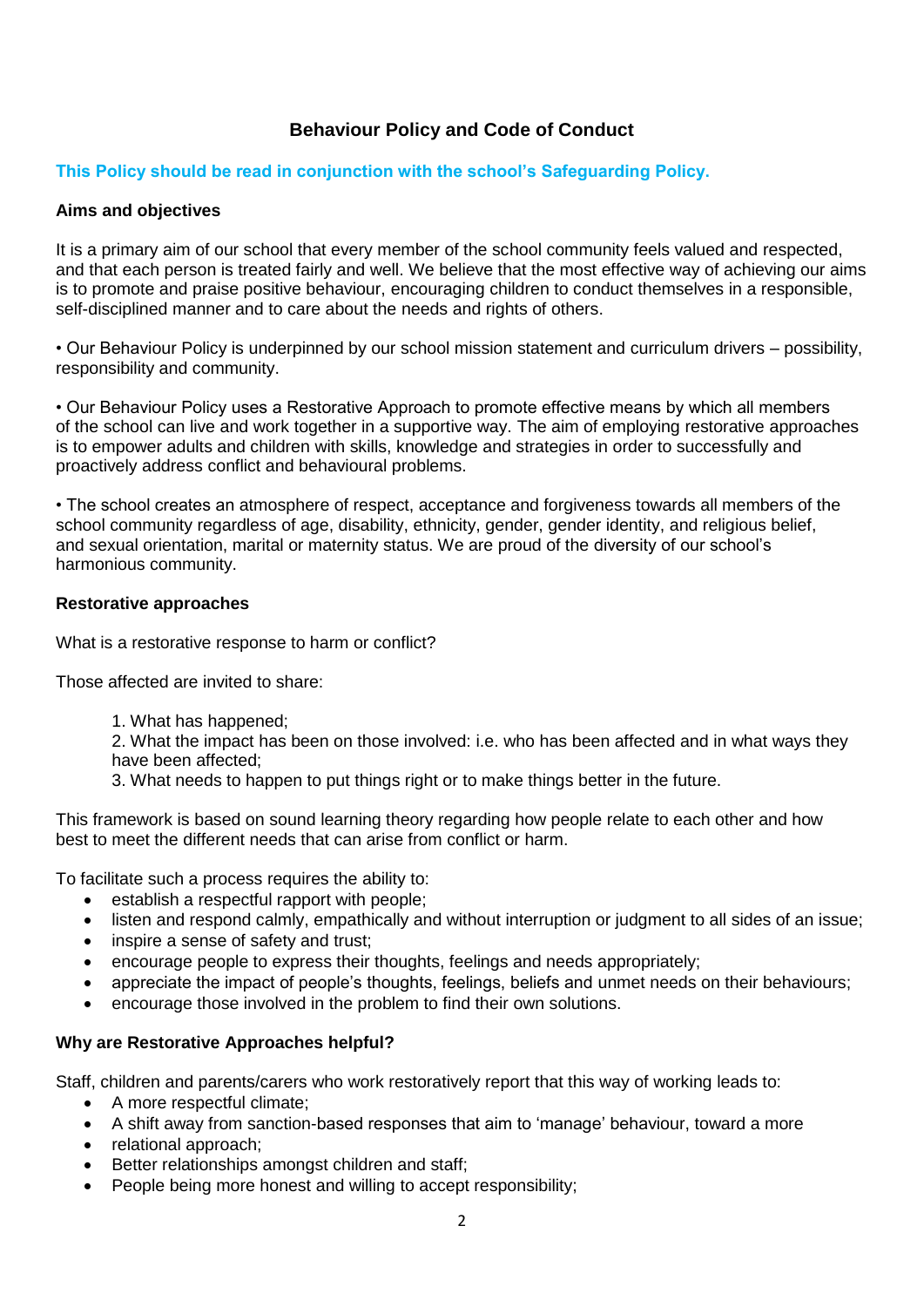- People feeling more supported when things go wrong;
- A calmer, quieter and more productive learning environment.

### *Restorative Script – Appendix 1*

### **Promoting Positive Behaviour**

All school staff promote and reinforce positive behaviour in a range of ways, including:

- Verbal praise;
- Promoting self-esteem;
- Providing a safe and secure environment for learning;
- Giving every child in the class a feeling of confidence;
- Separating negative behaviours from the child so they understand it is the behaviour choices that
- need changing:
- Being aware of the differing expectations of home and school.

As teachers we will:

- Promote good relationships by adapting the curriculum to meet pupil needs;
- Be aware that we may transmit messages overtly or subtly;
- Be aware of our body language when dealing with pupils and avoid confrontation or no-win situations;
- Prevent problems before they arise;
- Be consistent in dealing with pupils and ensure rewards are balanced, fair and equitable.

As a staff we will also be aware that persistent poor behaviour is associated with:

- Poor relationships or attachments:
- Poor self-esteem;
- External problem related to home;
- An inappropriate curriculum;
- Inadequate teaching methods.

### **Teaching Positive Behaviour**

The best way to teach positive behaviour is through our own behaviour as role models and through praising pupils who display the expected behaviour. Pupils learn about good behaviour through teaching and applying the St. Felix Code of Conduct (see Appendix 2), school values and Class Rules.

During RE and RSHE pupils are explicitly taught how to become good members of the community. They also learn how to empathise with others, manage their emotions, problem solve, deal with conflict and manage anger. In Circle Time sessions, teachers support pupils to raise self-esteem, boost confidence, deal with friendship issues and challenges such as bullying and racism.

Collective Worship is used to explicitly teach values and further enhance and sustain a sense of community and a positive ethos.

Throughout the whole curriculum, pupils are taught to collaborate, listen and respect each other's opinions. The EEF principles of improving behaviour in schools are enacted by the staff at St Felix (appendix 3)

### **Unacceptable Behaviour**

Whilst we aim to always reward positive behaviour, it is equally important that we respond to any unacceptable behaviour in an agreed and consistent way. The vast majority of pupils support our school expectations by making positive choices and behaving appropriately at all times.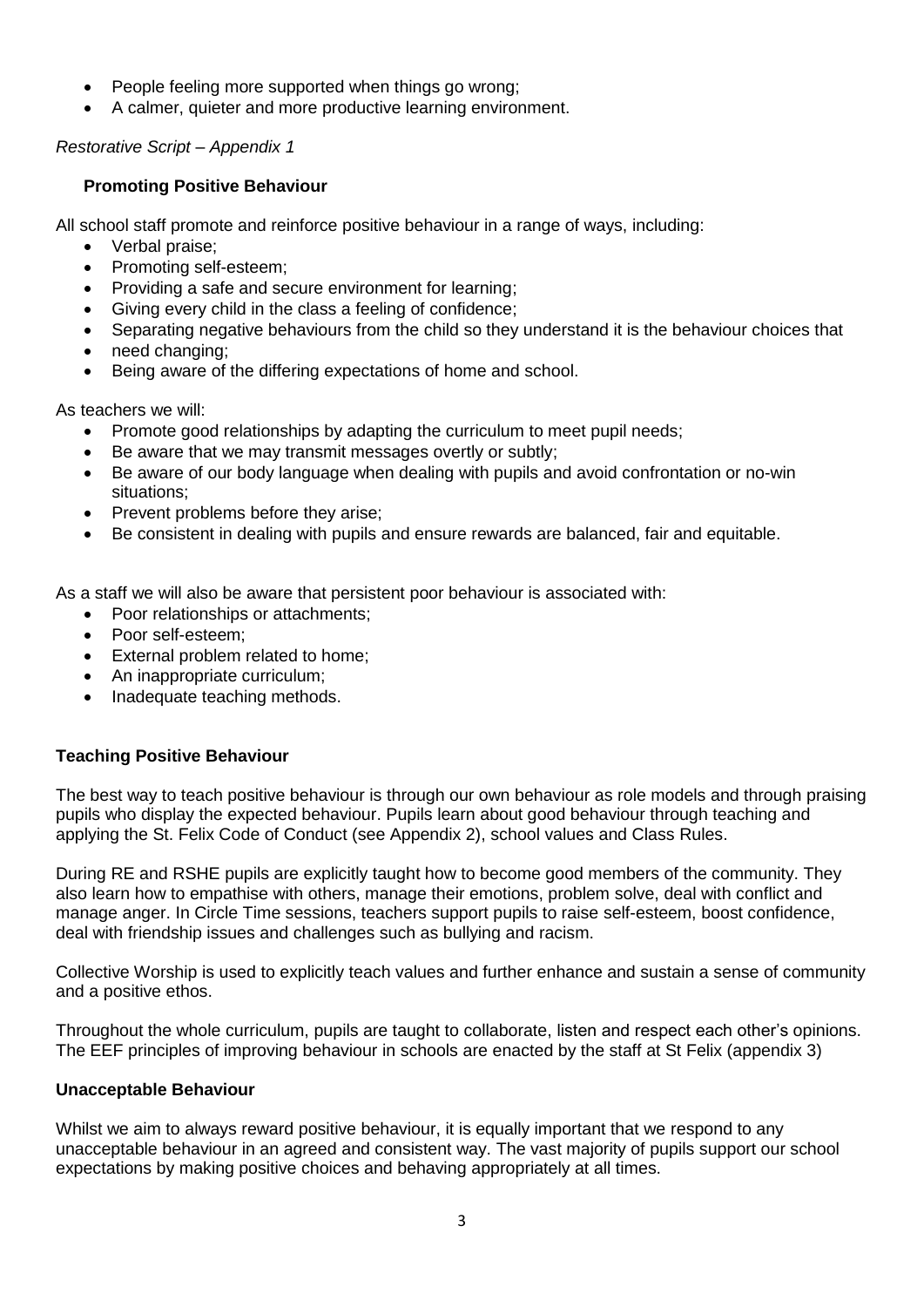The following are behaviours which we view as unacceptable and not in line with our Code of Conduct:

- Behaviour disruptive to learning;
- Physical violence or threat of physical violence;
- Discrimination of any kind;
- Deliberate disobedience, including theft and lying;
- Threatening or aggressive behaviour, including bullying;
- Disregard for the school environment & property;
- Deliberate rudeness;
- Swearing;
- Deliberately leaving the school premises without permission.

Pupils are encouraged to reflect on their behaviour by completing a reflection with the class teacher after the lesson in line with our restorative approach (Appendix 4). Where patterns of unacceptable behaviour have been identified, the class teacher will liaise with their Key Stage Leader to consider the need for a differentiated approach. All occurrences of unacceptable behaviour will be recorded on a behaviour form (appendix 5) and shared with Head of School.

### **Pupils with Additional Behavioural Needs**

It must be acknowledged that for a few pupils the sanctions and rewards of the school will be insufficient to ensure the wellbeing of the pupil and other pupils in the class. These children will have individual risk assessment, developed in consultation with the teacher, the children and the parents. Rewards and sanctions for these children will be carefully tailored to meet their needs. (Root and Fruits Appendix 6)

Children who are on the Special Educational Needs and Disabilities (SEND) register, who have particular difficulties managing their behaviour, will have their own risk assessments in place. In these cases the usual behaviour systems may not apply.

Pupils with SEND relating to behaviour are given specific targets on their Pupil Plans to support them in making progress in this area. As part of this Pupil Plan, they may also have their own individual reward and sanction system which has been determined by the teacher and SEND Coordinator (SENDCo), with the involvement of the pupil and parents. They may also be allocated a Teaching Assistant for a certain percentage of the week and/or receive additional support or outreach from an external agency.

### **Lunchtime**

At lunchtime, supervision is carried out by Midday Supervisors and the Senior Supervisor. The Senior Supervisor can refer to the Head of School if necessary. The Midday Supervisors are expected to manage pupils' behaviour in line with our restorative approach. Pupils who fall below the standard of behaviour expected (Code of Conduct) will receive initially a warning, then a yellow or red zone as below. All lunchtime behaviour incidents should be recorded on a school behaviour form (Appendix 5) and reported to the class teacher or senior member of staff as appropriate, who will determine if further restorative action is necessary.

The Yellow or Red Zone 'timeout' is used by Midday Supervisors at lunchtime.

| <b>Yellow Zone</b>                                                                                                | Red Zone                                                                                                                                                                       |
|-------------------------------------------------------------------------------------------------------------------|--------------------------------------------------------------------------------------------------------------------------------------------------------------------------------|
| As a first time warning or a short time out, pupils will be<br>in 'Yellow Zone'.                                  | For repeated or serious behaviour, pupils will be asked<br>to go to 'Red Zone'. This is a designated area outside<br>the Head's office for the opportunity to reflect on their |
| For younger pupils this will involve standing by the duty<br>adult for a short period in proportion to their age. | behaviour.                                                                                                                                                                     |
|                                                                                                                   | For younger pupils, this will be in proportion to their age.                                                                                                                   |
| For older pupils a' Yellow Zone' area will be designated.                                                         | For older pupils this 'Time Out' may be for the remainder<br>of playtime.                                                                                                      |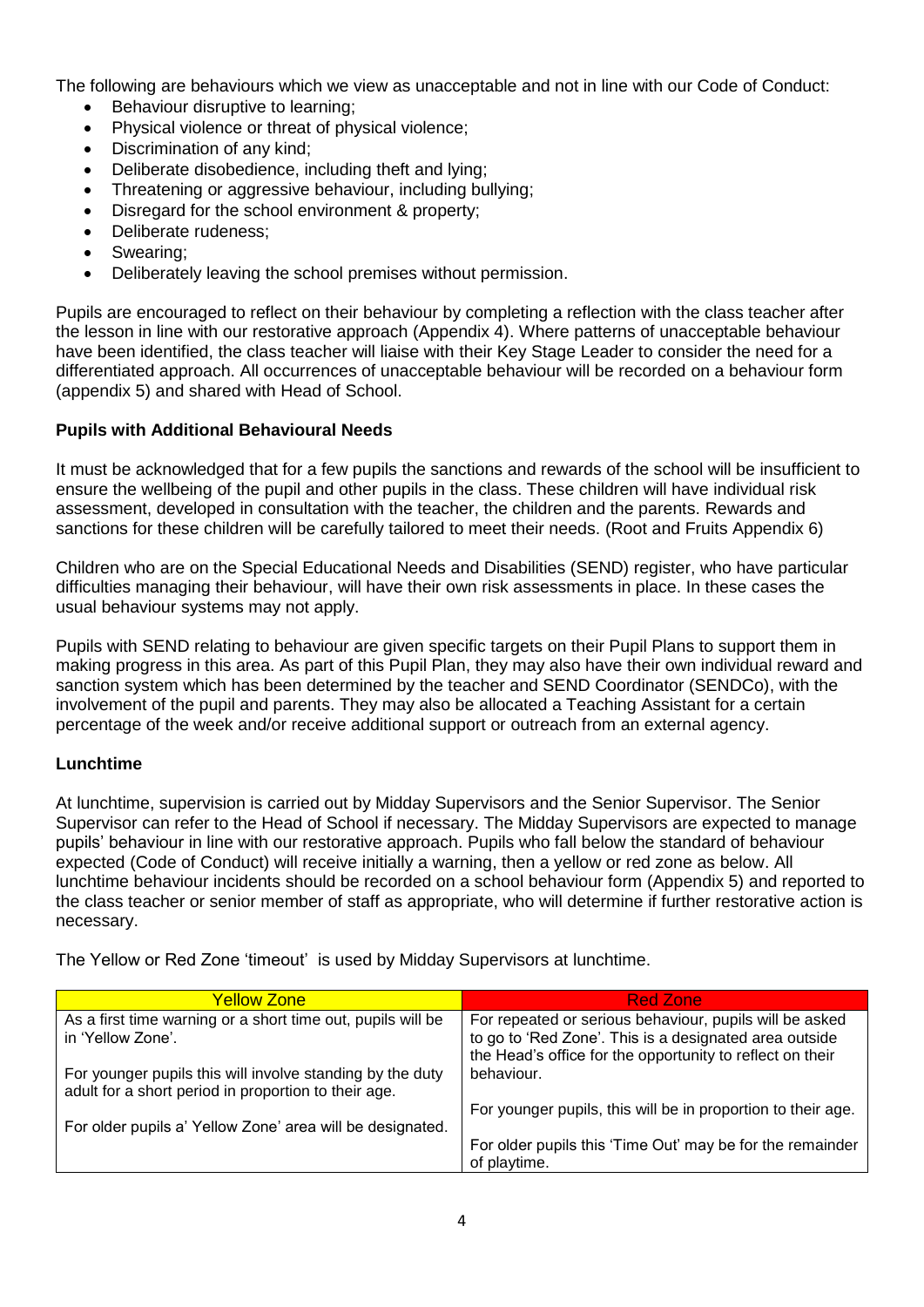### **Extra-Curricular Clubs**

Pupils attending extra--‐curricular clubs are expected to listen to and respect the adult that runs the club and follow any rules that may apply to the club.

Any pupil who is disruptive, impolite or not able to follow the instructions given by the adult in charge, may receive a warning to miss a set number of sessions or to forfeit their place in the club.

#### **Behaviour Outside of School**

We expect our pupils to be proud to be members of St. Felix. We, therefore expect good behaviour when our pupils are outside of school in order to reflect the high standards of behaviour that we have. Teachers may talk to pupils about misbehaviour outside of school if it is witnessed by them, or reported to the school, or if it is behaviour that has repercussions for the orderly running of the school, poses a threat to someone else, or if it threatens the reputation of the school.

Parents will always be contacted if teachers speak to or sanction their child regarding their behaviour outside of school.

#### **Peer on Peer Abuse**

All staff are aware that children can abuse other children both inside and outside of school and online. All forms of peer on peer abuse are unacceptable and will be taken seriously.

### **Bullying**

Bullying is the deliberate use of aggressive or unkind actions to hurt another person, usually over a sustained period of time. Bullying results in pain, fear and/or distress to the victim. Generally it is difficult for the victim to defend him/herself.

#### Bullying can be:

- Physical hitting, kicking, or use of any violence
- Verbal name calling, insulting, racist remarks, teasing
- Indirect/emotional tormenting, being unfriendly, excluding

Why is it important to respond to bullying?

There are a number of reasons for challenging bullying behaviour in our school.

- The safety and happiness of pupils. Children who are bullied lose confidence, suffer injury and feel miserable – become unhappy about being in school.
- Educational achievement: Unhappiness and lost confidence can affect concentration and learning.
- Bullying goes against all that St Felix School stands for in its mission statement. We uphold the teaching of the Gospels at all times.

### **Procedures to combat bullying in our school:**

Restorative approaches by the class teacher should be the first course of action. This should be dealt with within the context of the incident. This will remind all the class and those other children involved that bullying behaviour is unacceptable in our school but children involved can be supported to find their own solution to their personal disagreement and also discuss with them the impact of their actions.

For bullying which is repeated, results in damage to property or injury of a person a further response may be considered (Bullying Incident Form Appendix 7). Parents will be informed and involved at an early stage. Accurate records of incidents and how the school has responded to them, including conversations with parents will be kept. (See Appendix 8 Record of Conversation with Parent/External Agency)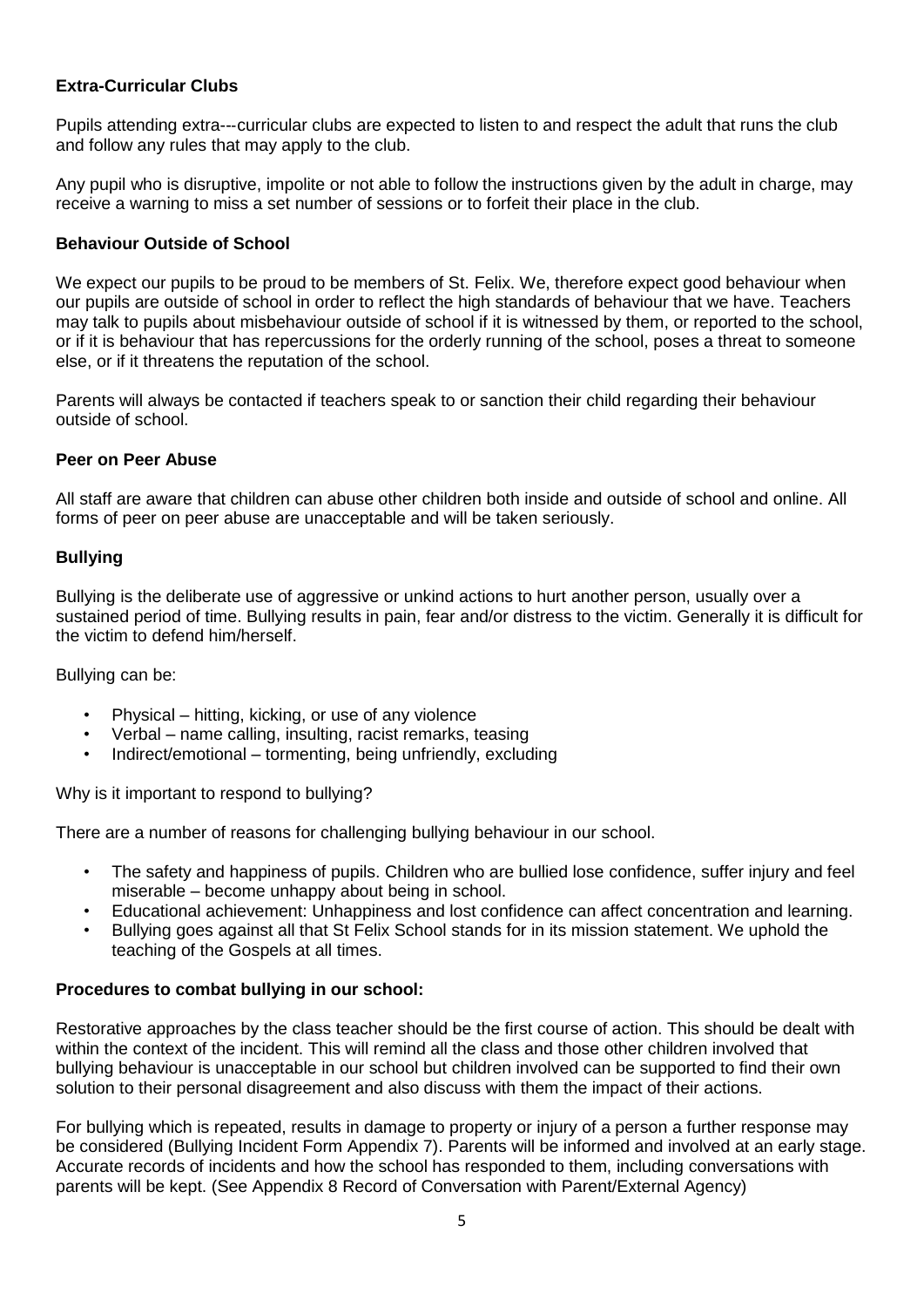As a school, we understand that we are all involved in the prevention and solving of bullying – our families, support staff and governors, as well as teachers. Bullying awareness can be highlighted in a variety of ways:

- Our own code of conduct offers our children a positive outlook to their attitude and behaviour to each other and the importance of restorative action;
- Our collective worship and Masses encourage friendship, responsibility towards each other and to the wider world, minority groups, other races and cultures;
- Explicit links are frequently made to the British Values, which promote community cohesion and tolerance.

### **Exclusion**

On very rare occasions it may be necessary to exclude a pupil on a temporary or permanent decision. A decision to do this is not taken lightly, and is certainly not imposed without due consultation with all those involved with the pupil, and not without trying every possible alternative first. It is acknowledged that most pupils and their parents prefer to work towards a positive solution to difficulties and appreciate the opportunities the school can offer in encouraging a pupil to feel able to secure his/her own future within the school environment.

### **The Role of Leadership**

Although the responsibility of ensuring positive behaviour management is shared across the whole staff, the Head of School and members of the senior leadership team have a responsibility to model the restorative approach at all times. The leadership team will assess staff needs and build into the school's professional development programme opportunities to discuss and learn about behaviour management.

### **The Role of Parents**

The school strives to work in partnership with parents so that children receive consistent messages about how to behave at home and at school. We endeavour to build a supportive dialogue between the home and the school, regularly informing parents of their child's successes, as well as informing them immediately if we have any concerns about their child's welfare or behaviour.

If a parent has any concerns over rewards, behaviour, sanctions, rules or the code of conduct, they should initially contact the class teacher. If they remain concerned, they should then contact their child's Key Stage Leader or if necessary, the Head of School.

### **Monitoring**

Behaviour incidents are recorded and monitored to ensure pupils receive the correct support. This information is reported termly to the governing body. Records may also be used to inform any referrals that may need to be made, both within school and to external agencies.

The Midday Supervisors record incidents that occur at lunchtimes. This is monitored by the Head of School who keeps a log of serious incidents, as well as records of bullying and racism and any other examples of discriminatory behaviour.

It is the responsibility of the governing body to monitor the rate of fixed--‐term and permanent exclusions, and to ensure that the school policy is administered fairly and consistently.

### **Complaints**

Any complaints about staff will be dealt with under the Trust Complaints Procedure Policy.

### **Review**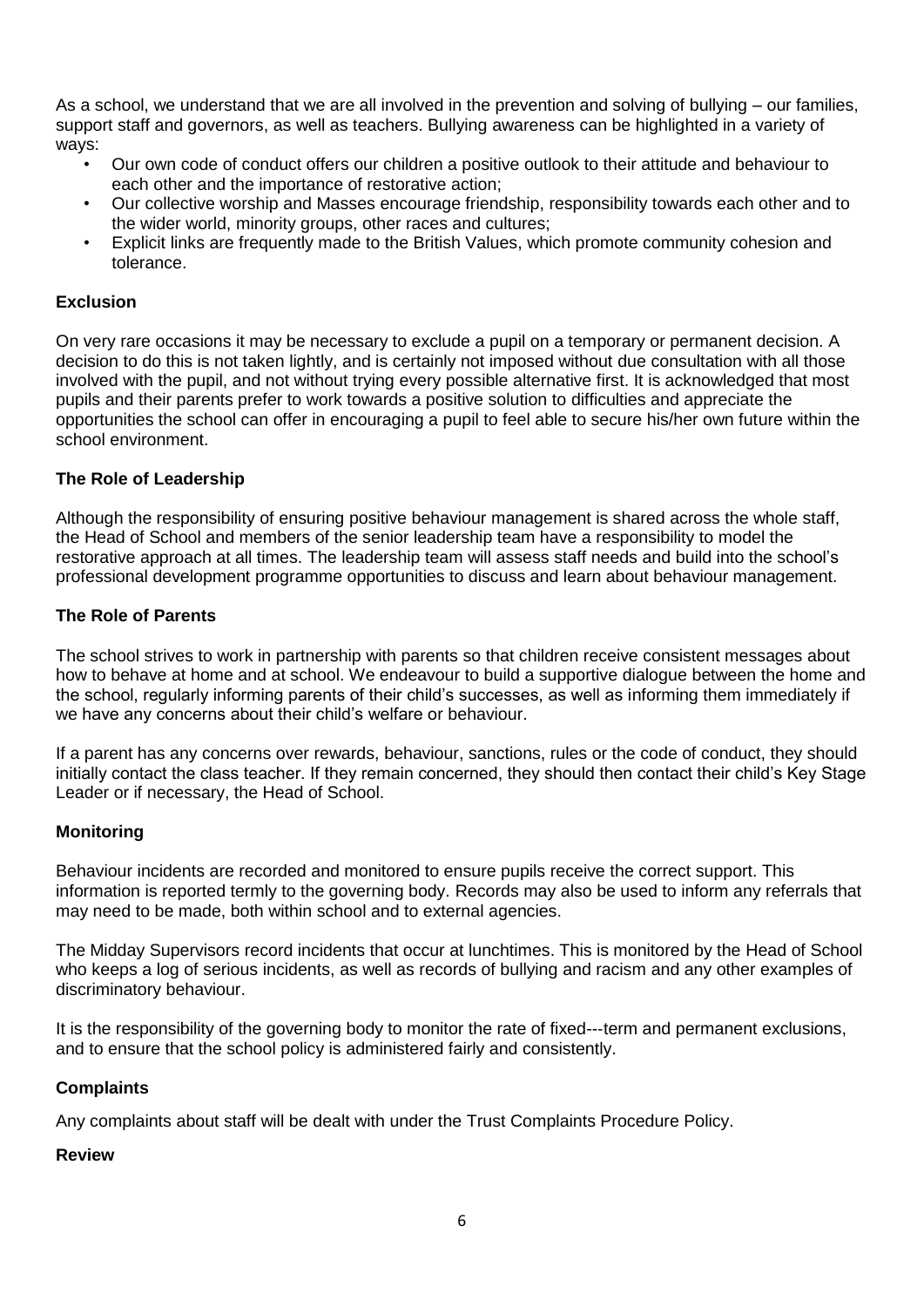The governing body reviews this policy every two years. The governors may however review the policy earlier than this, if the government introduces new regulations, or if the governing body receives recommendations on how the policy might be improved.

Appendix 1 – Restorative Script

### **Restorative Questions Responding to Challenging Behaviour**

- What happened?
- What were you thinking about at the time?
- What have your thoughts been since?
- Who has been affected by what you did?
- In what way have you been affected?
- What do you think needs to happen next?

### **Responding to Those Harmed**

- What happened?
- What were your thoughts at the time?
- What have your thoughts ben since?
- How has this affected you and others?
- What has been the hardest thing for you?
- What do you think needs to happen next?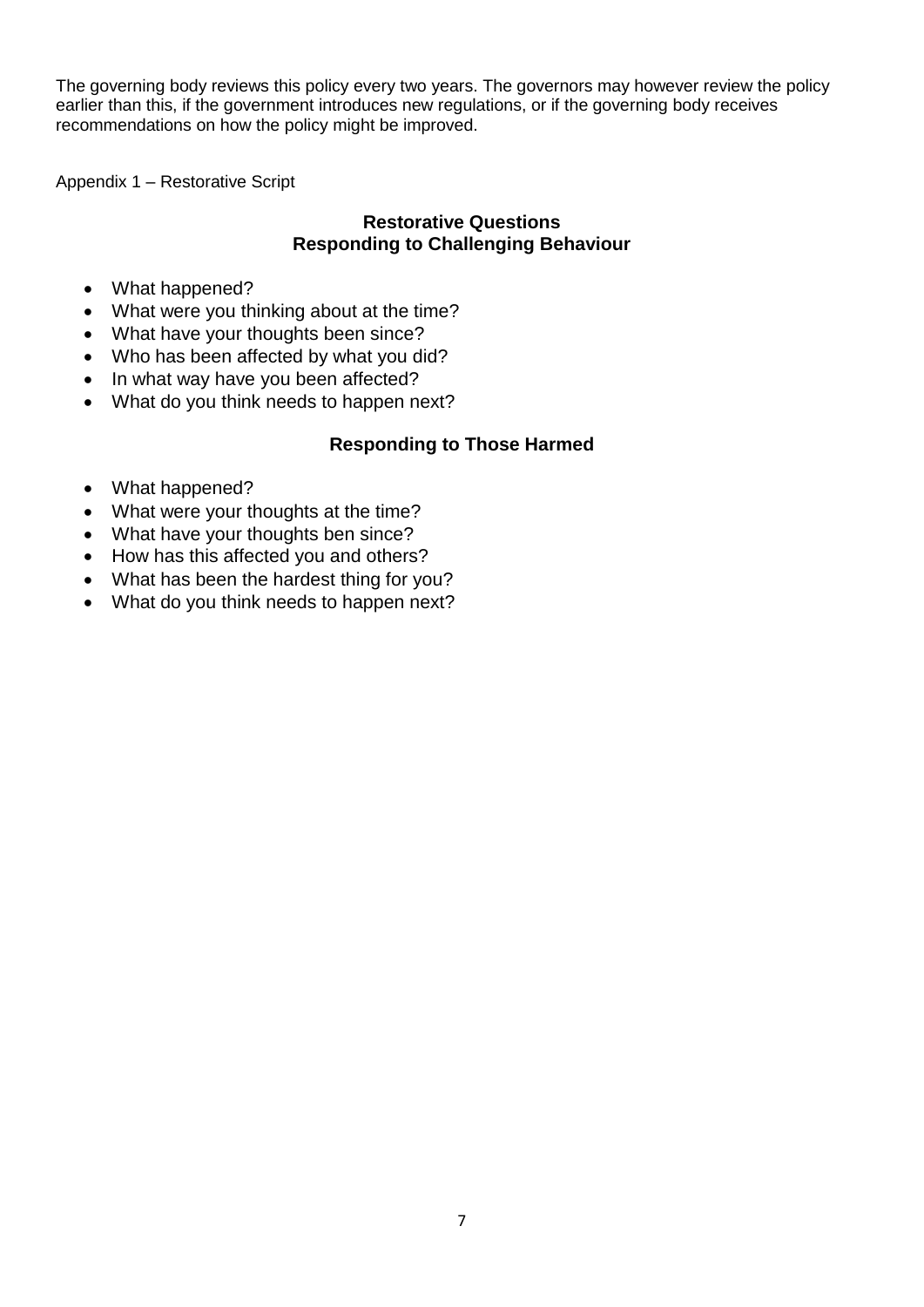### **The St Felix Code of Behaviour**

*"In this school we respect each person because each one was created by God for a special and important purpose."*

This is the St. Felix Code of Behaviour, which was written by the pupils and teachers at our school.

- Have respect for the Christian beliefs and values of this community:
	- $\circ$  Be very quiet at mass and collective worship and take part as fully as possible;
	- o Enter and exit collective worship in silence.
	- o Respect the beliefs of others understand that this as a Catholic school.
- Have respect for yourself:
	- o Wear the correct uniform for winter and summer;
	- o Keep yourself clean and tidy;
	- o Tie long hair back;
	- o Do not wear jewellery, including earrings;
	- o Take a pride in your work and always try your best.
- Have respect for those around you:
	- $\circ$  Treat everybody as you would like to be treated all children, all staff working in the school, all visitors;
	- o Be polite, helpful, friendly, cheerful, punctual, welcoming;
	- $\circ$  Try not to distract people in class or stop them from learning;
	- o Make sure that the dining room is a calm, pleasant place, with good manners.
	- o Kinds hands and feet.
	- $\circ$  Use your manners throughout the day please and thank you
- Have respect for property and the environment
	- o Take care of books, exercise books, folders, wallets, and all equipment. Do not write or put stickers on them, or damage them in any way;
	- o Put any litter in the correct bin;
	- o The classroom belongs to everyone. Everyone must play their own part in keeping it tidy including picking things up of the floor at the end of the day;
	- o Take care of the grounds, trees bushes, and benches;
	- o Use toilets properly. Make sure they are pleasant and ready for other people to use;
	- $\circ$  Enjoy all displays:
	- o Turn off lights not being used.
- Have respect for the safety of everyone and everything in the school:
	- o Never leave school without permission;
	- o Close doors after playtimes;
	- o Walk everywhere, except in the playgrounds at playtimes;
	- o In the open areas or the hall always walk;
	- o Don't bring any toys to school.
	- Remember and respect that you need permission to access:
		- o The field;
		- o The car-park;
		- o The toilets;
		- o Drinking fountains;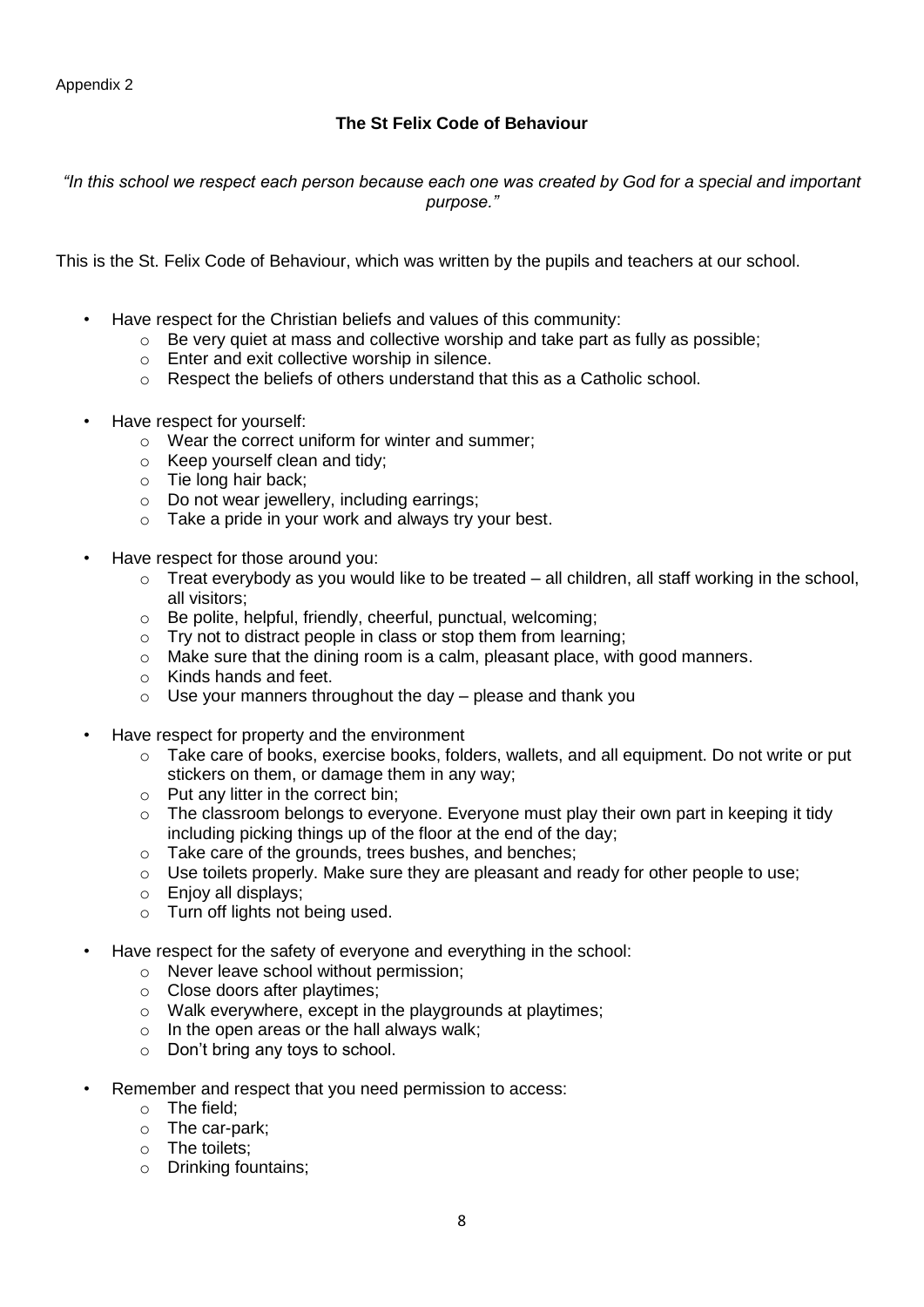### Appendix 3

### **Improving Behaviour in Schools**

### **Six recommendations for improving behaviour in schools Dec 2019**

<https://educationendowmentfoundation.org.uk/tools/guidance-reports/improving-behaviour-in-schools/>

1. Know and understand your pupils and their influences

Pupil behaviour has multiple influences, some of which teachers can manage directly.

Understanding a pupil's context will inform effective responses to misbehaviour.

Every pupil should have a supportive relationship with a member of school staff.

2. Teach learning behaviours alongside managing misbehaviour

Teaching learning behaviours will reduce the need to manage misbehaviour.

Teachers can provide the conditions for learning behaviours to develop by ensuring pupils can access the curriculum, engage with lesson content and participate in their learning.

Teachers should encourage pupils to be self-reflective of their own behaviours.

3. Use classroom management strategies to support good classroom behaviour

Effective classroom management can reduce challenging behaviour, pupil disengagement, bullying and aggression.

Improving classroom management usually involves intensive training with teachers reflecting on their classroom management, trying a new approach and reviewing their progress over time.

Reinforcement programmes based on pupils gaining rewards can be effective when part of a broader classroom management strategy.

4. Use simple approaches as part of your regular routine

Some strategies that don't require complex pedagogical changes have been shown to be promising.

Breakfast clubs, greeting children at the door and working with parents can all support good behaviour.

School leaders should ensure the school behaviour policy is clear and consistently applied.

5. Tailor targeted approaches to meet the needs of individuals in your school

Universal behaviour systems are unlikely to meet the needs of all your students.

For pupils with more challenging behaviour, the approach should be tailored to individual needs.

Teachers should be trained in specific strategies if supporting pupils with high behaviour needs.

6. Whole-school

Consistency and coherence at a whole-school level are paramount.

Whole-school changes usually take longer to embed than individually tailored or single-classroom approaches.

However, behaviour programmes are more likely to have an impact on attainment outcomes if implemented at whole-school level.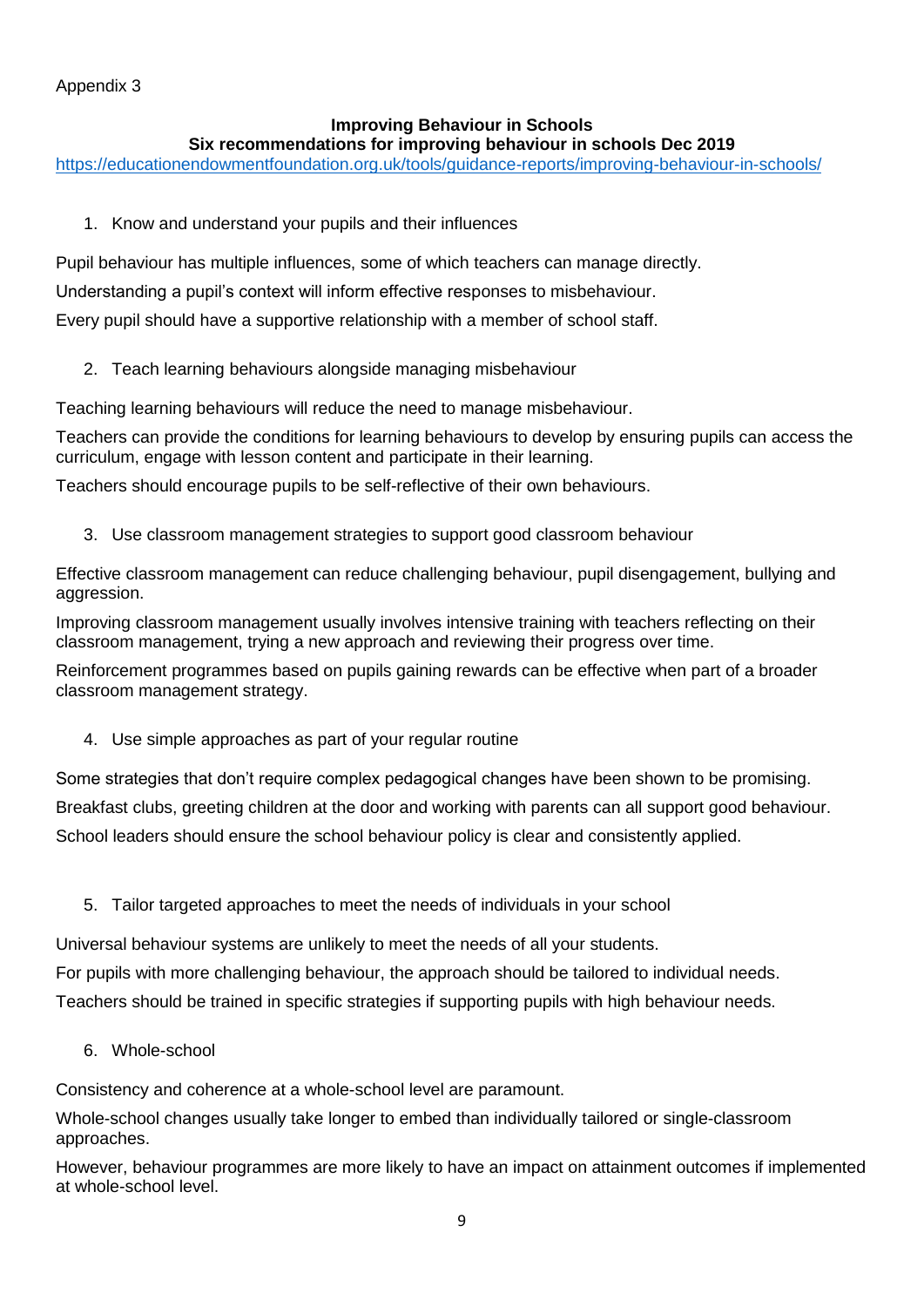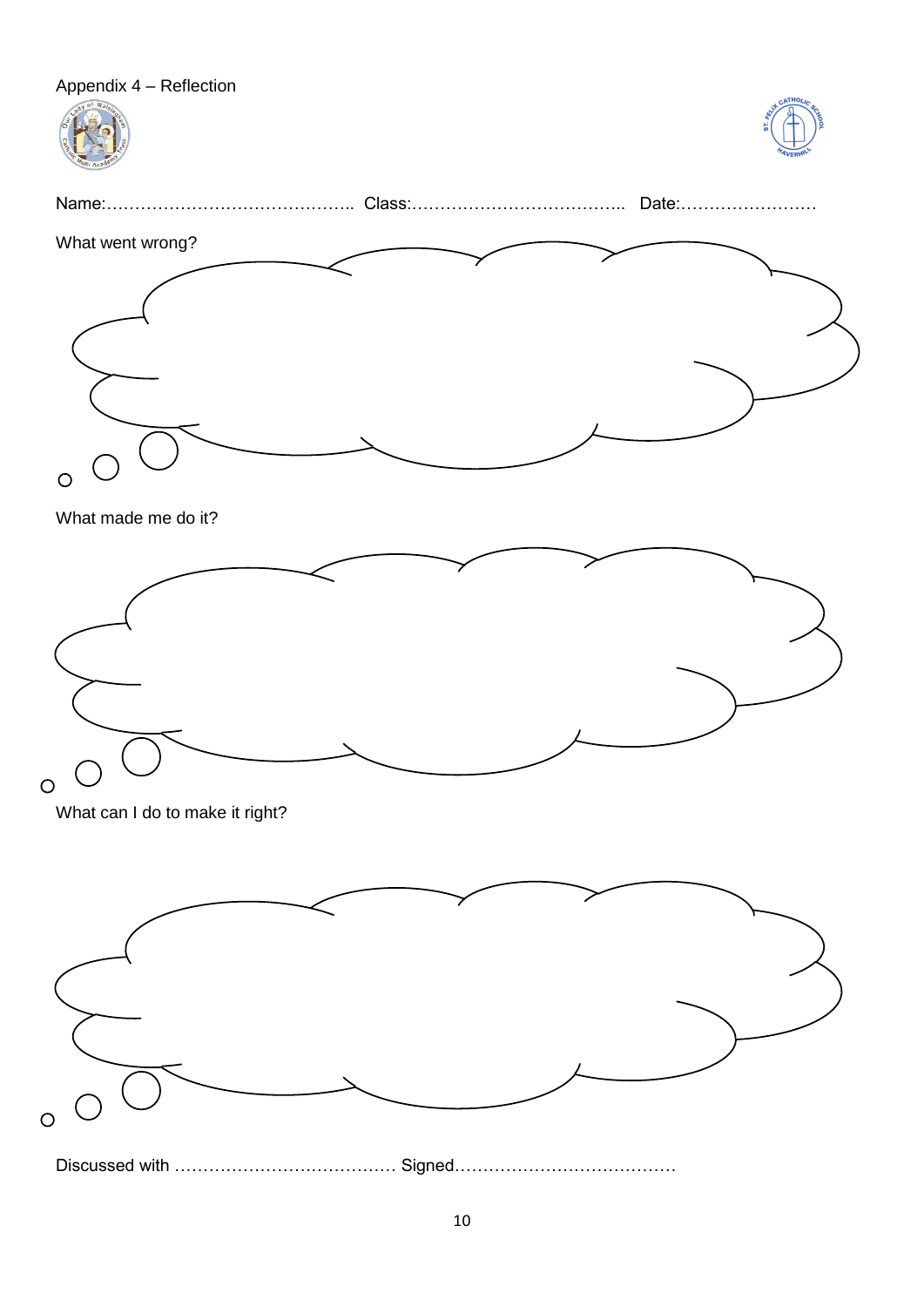### Appendix 5 – behaviour form

| $30.00$ borraviour roma<br>St Felix Roman Catholic Primary School<br><b>Accident and Incident Record</b><br>Year                                                                                                                                   |                                                                                                                                                                                       |  |  |  |
|----------------------------------------------------------------------------------------------------------------------------------------------------------------------------------------------------------------------------------------------------|---------------------------------------------------------------------------------------------------------------------------------------------------------------------------------------|--|--|--|
|                                                                                                                                                                                                                                                    |                                                                                                                                                                                       |  |  |  |
| Location of incident                                                                                                                                                                                                                               |                                                                                                                                                                                       |  |  |  |
| Type of incident:<br>Fighting/physical act<br>$\bigcirc$<br>Violent behaviour<br>$\bigcirc$<br>Damaging property<br>$\circ$<br>Prejudicial language<br>$\circ$                                                                                     | <b>Type of accident:</b><br>Trip/fall<br>$\bigcirc$<br>Collided with another pupil<br>$\circ$<br>$\circ$ Collided with a static fixing                                                |  |  |  |
| Swearing<br>$\circ$<br>Verbal incident<br>$\circ$<br>Disobedience<br>$\circ$<br>Rudeness<br>$\circ$<br>Other<br>$\circ$                                                                                                                            | <b>Resulting in:</b><br>Graze<br>$\circ$<br><b>Bumped head</b><br>$\circ$<br><b>Bruising</b><br>$\circ$<br>Other<br>$\circ$                                                           |  |  |  |
| Brief description of incident:                                                                                                                                                                                                                     |                                                                                                                                                                                       |  |  |  |
| <b>Action taken (MDSA):</b><br>Restorative conversation<br>$\circ$<br>Further action - YELLOW / RED<br>$\circ$<br>Class teacher informed<br>O<br>Head informed<br>$\circ$<br><b>Action taken (teacher):</b><br>Restorative conversation<br>$\circ$ | <b>Action taken:</b><br>Graze cleaned<br>$\bigcirc$<br>Plaster applied<br>$\circ$<br>Ice/cold compress applied<br>$\circ$<br>Head Form given<br>$\circ$<br>Office informed<br>$\circ$ |  |  |  |

- o Restorative Conference planned
- o Child sent to another class
- o Parent/carer informed verbally (F2F or phone)
- o Letter to parent/carer
- o Refer to SLT

Ī

**Further comments and actions taken by class teacher/head** 

- o Office informed
- o Parent/carer informed by phone
- o Pupil continued in school
- o Pupil sent home\*
	- *\* refer to SBM for formal accident form*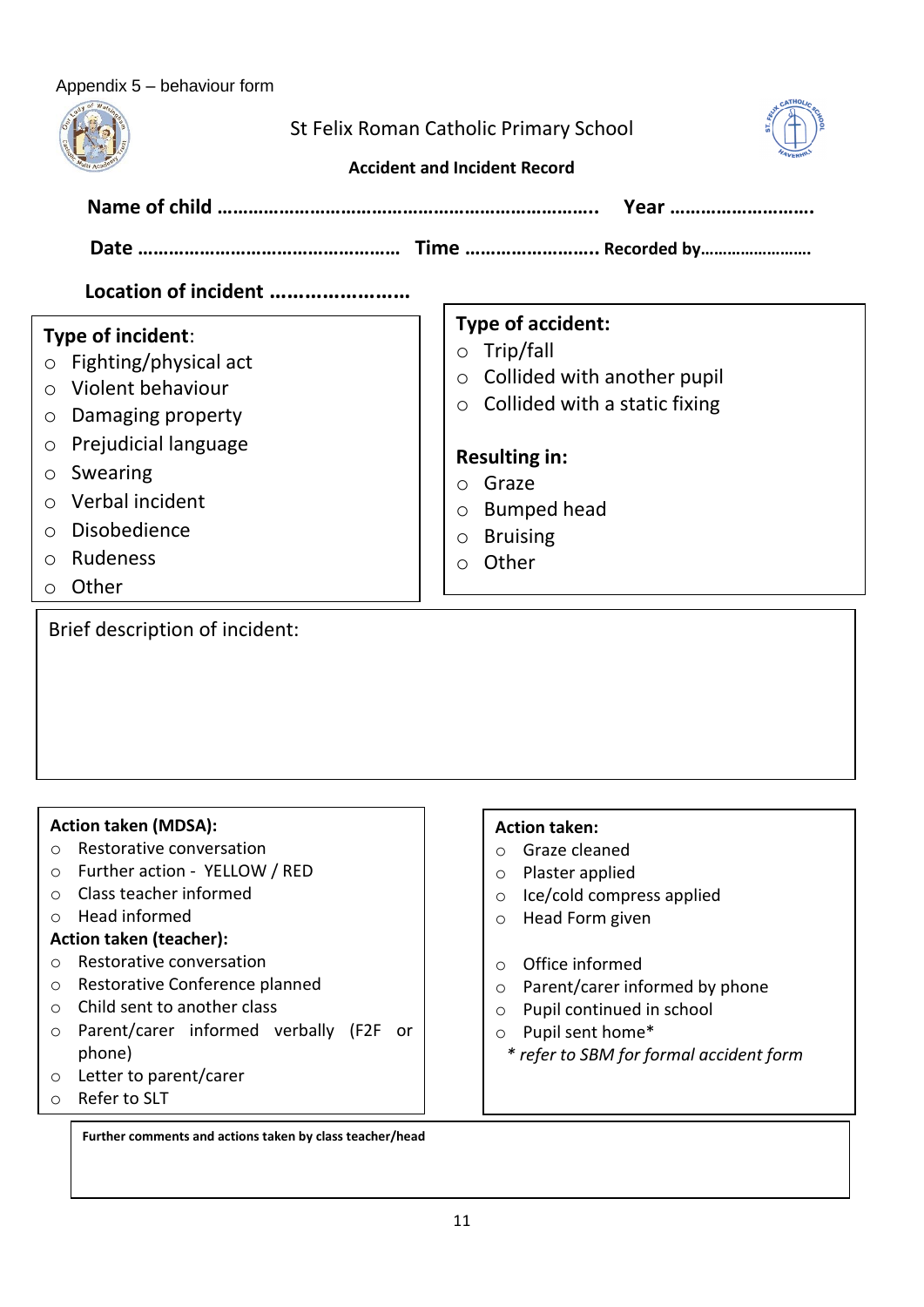### Appendix 6 – Roots and Fruits





| Name                    |  |
|-------------------------|--|
| <b>Supporting Staff</b> |  |
| Date                    |  |
| <b>Review Date</b>      |  |

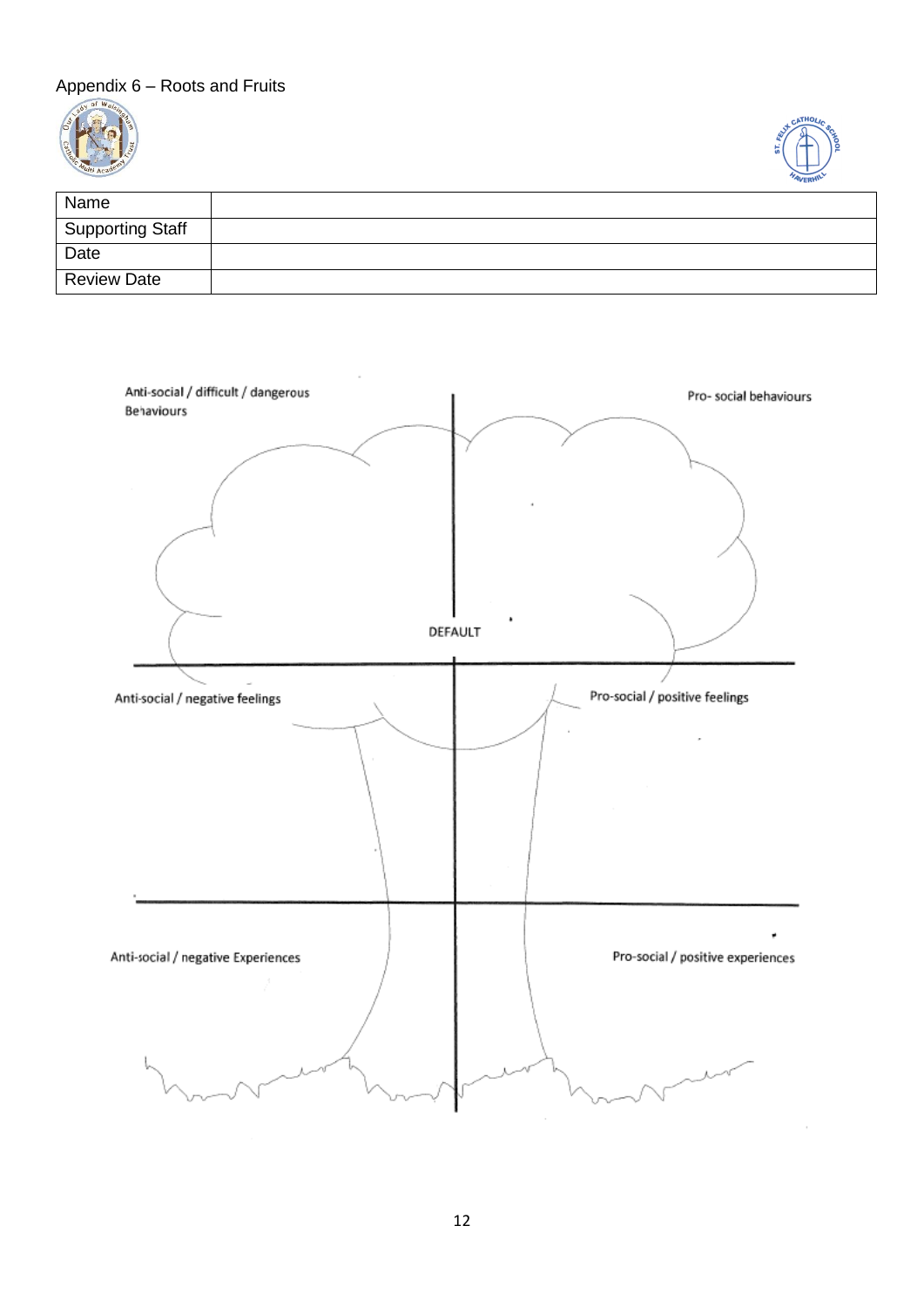



### **Bullying Incident Form**

|                                                          | <b>Name</b> | Gender | <b>Ethnicity</b> | <b>Year Group</b> |
|----------------------------------------------------------|-------------|--------|------------------|-------------------|
| Complainant                                              |             |        |                  |                   |
| Alleged child who<br>has been<br>bullied                 |             |        |                  |                   |
| Alleged child who<br>has displayed<br>bullying behaviour |             |        |                  |                   |

### **Date of incident:**

**Location of incident**: Classroom Playground Corridor Other:

#### **Type of incident:**

o Physical bullying (includes jostling, physical intimidation, interfering with personal property,

punching/kicking, any other physical contact which may include a 'weapon')

o Verbal bullying (includes name calling, insults, jokes, threats, spreading rumours)

o Indirect bullying (includes isolation, refusal to work with/talk to/play with/help others)

### **Theme (if applicable)**

o Cyber (through technology such as mobile phones and internet)

- o Disability (related to perceived or actual disability)
- o Homophobic (related to perceived or actual sexual orientation)
- o Racist (related to race, ethnic, national origin, colour and nationality)
- o Sectarian (related to religious belief and/or political opinion)

### **Details of incident:**

Action/Support for child(ren) who has been **bullied** (please tick all that apply):

- o Discussion of the incident with peers/class
- o Defined ongoing support/monitoring from staff
- o Counselling

o Parents involvement (please specify)\_\_\_\_\_\_\_\_\_\_\_\_\_\_\_\_\_\_\_\_\_\_\_\_\_\_\_\_\_\_\_\_\_\_\_\_\_\_\_\_\_\_\_\_\_\_\_\_\_\_\_\_

\_\_\_\_\_\_\_\_\_\_\_\_\_\_\_\_\_\_\_\_\_\_\_\_\_\_\_\_\_\_\_\_\_\_\_\_\_\_\_\_\_\_\_\_\_\_\_\_\_\_\_\_\_\_\_\_\_\_\_\_\_\_\_\_\_\_\_\_\_\_\_\_\_\_\_\_\_\_\_\_\_\_\_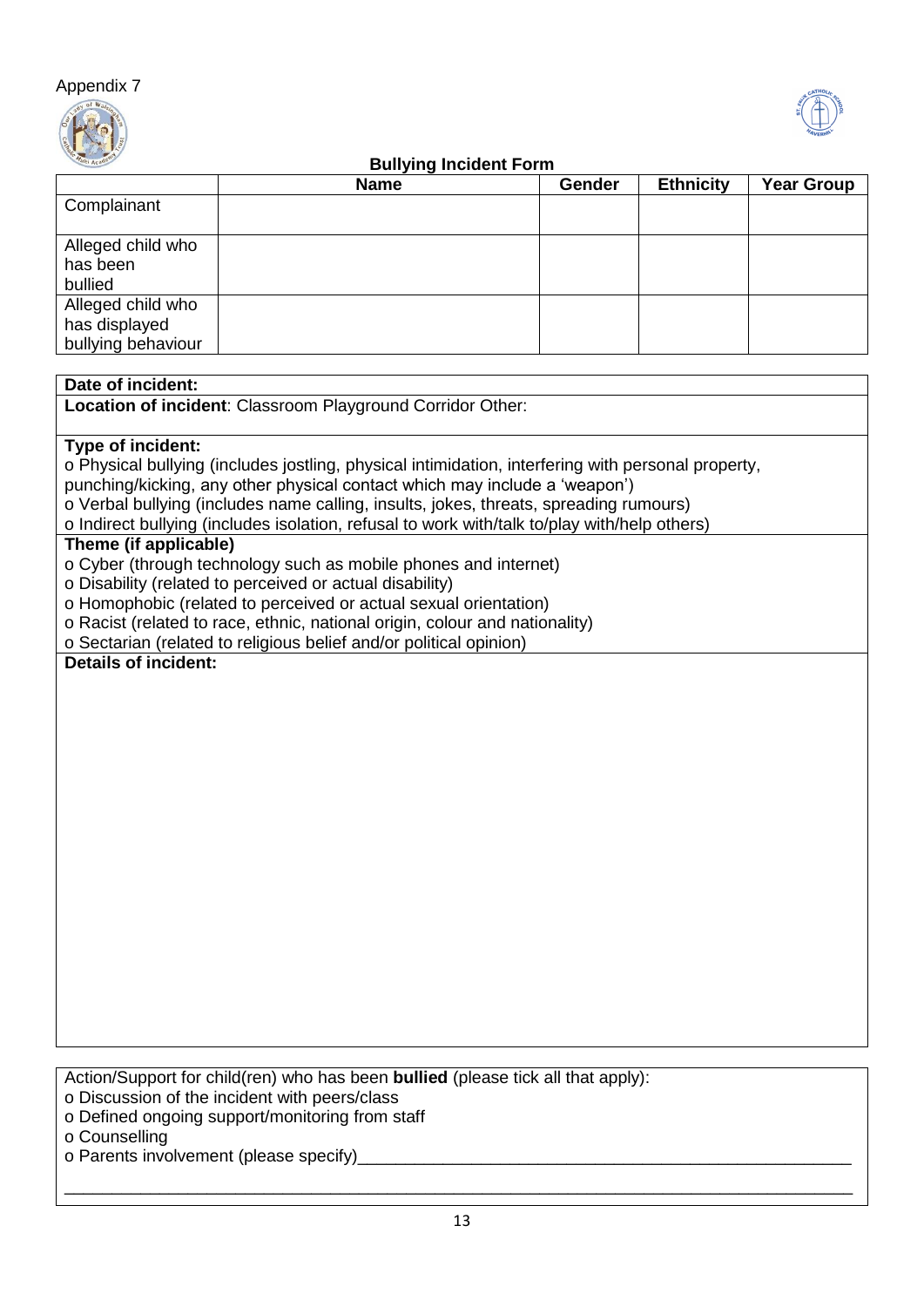| o Referral to other agencies (please specify)________                                                                                                                                                                                                                                         |
|-----------------------------------------------------------------------------------------------------------------------------------------------------------------------------------------------------------------------------------------------------------------------------------------------|
|                                                                                                                                                                                                                                                                                               |
| Action/Support for child(ren) who has been displaying bullying behaviour (please tick all that apply):<br>o Restorative Conversation/Conference<br>o Defined ongoing support/monitoring from staff                                                                                            |
| o Counselling<br>o Fixed exclusion<br>o Permanent exclusion<br>o Parents involvement (please specify) example and the control of the control of the control of the control of the control of the control of the control of the control of the control of the control of the control of the co |
| o Referral to other agencies (please specify)___________________________________                                                                                                                                                                                                              |
| o Other (please specify) <u>contained</u>                                                                                                                                                                                                                                                     |

| Outcome (level of satisfaction) To be completed by teacher or member of leadership team. |                    |            |                  |
|------------------------------------------------------------------------------------------|--------------------|------------|------------------|
| $Good = 1$                                                                               | Satisfactory = $2$ | Poor = $3$ | Unresolved $=$ 4 |
| Child who has been bullied                                                               |                    |            |                  |
| Parents of above child                                                                   |                    |            |                  |
| Child who has displayed bullying behaviour                                               |                    |            |                  |
| Parents of above child                                                                   |                    |            |                  |
|                                                                                          |                    |            |                  |

| Name and designation of teacher completing this form: | Date: |
|-------------------------------------------------------|-------|
| Signed:                                               |       |

### **This form must be given to the Head of School.**

The purpose of the form is to gather as much information about bullying incidents that are brought to the school's attention. This form can also be used to record a cyber-bullying case that was instigated outside of the school premises but which affects another pupil within the school. In this case, you should be sure to inform the Online Safety Leader.

This form should be completed in partnership with the complainant, agreeing the type and theme of the bullying incident. More than one type and theme can be ticked.

The large text box enables you to add in the details of the incident – please use to clearly describe what happened, including times, witnesses, and any immediate responses that were given before this reporting form was completed More than one action/support can be ticked

Follow up is required to ensure all people involved feel the case has been resolved, checking their individual level of satisfaction with the school's procedures – this also reiterates the message that when bullying is reported, schools will respond and monitor to check that bullying has ceased.

Whilst more than one child that displayed bullying behaviours can be recorded using the one form (if group based bullying to one individual) each incident needs to be recorded individually. You may therefore have a number of incident forms for a child who is experiencing bullying in your school.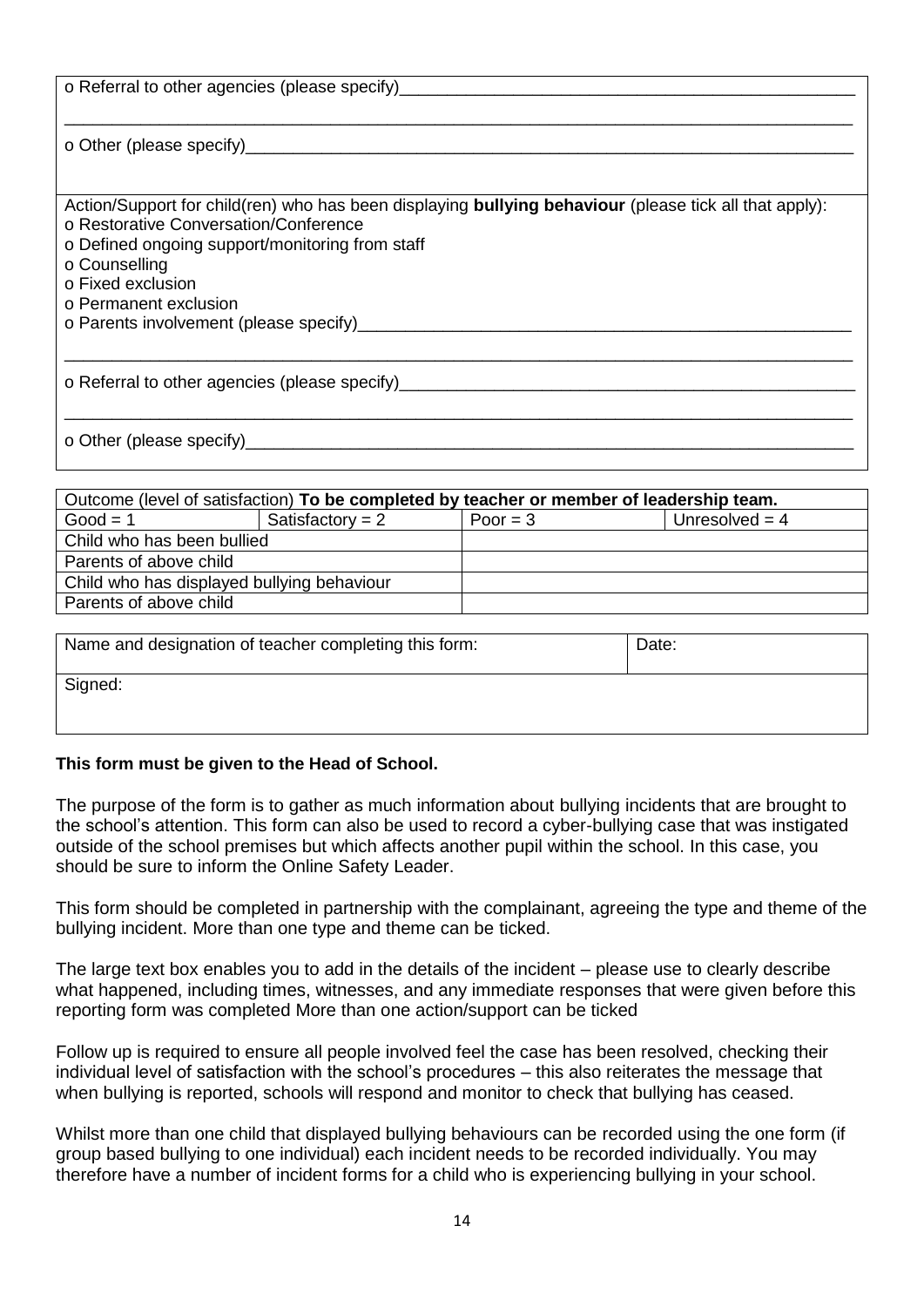### Appendix 8





## **Record of Conversation with Parent/External Agency**

| Name of St Felix staff member: | Name of parent/external agency: |
|--------------------------------|---------------------------------|
| Date and time:                 | Telephone / Face to Face        |

Brief factual description of the conversation:

**Parents must be advised to contact the school again should they feel further investigation is necessary.**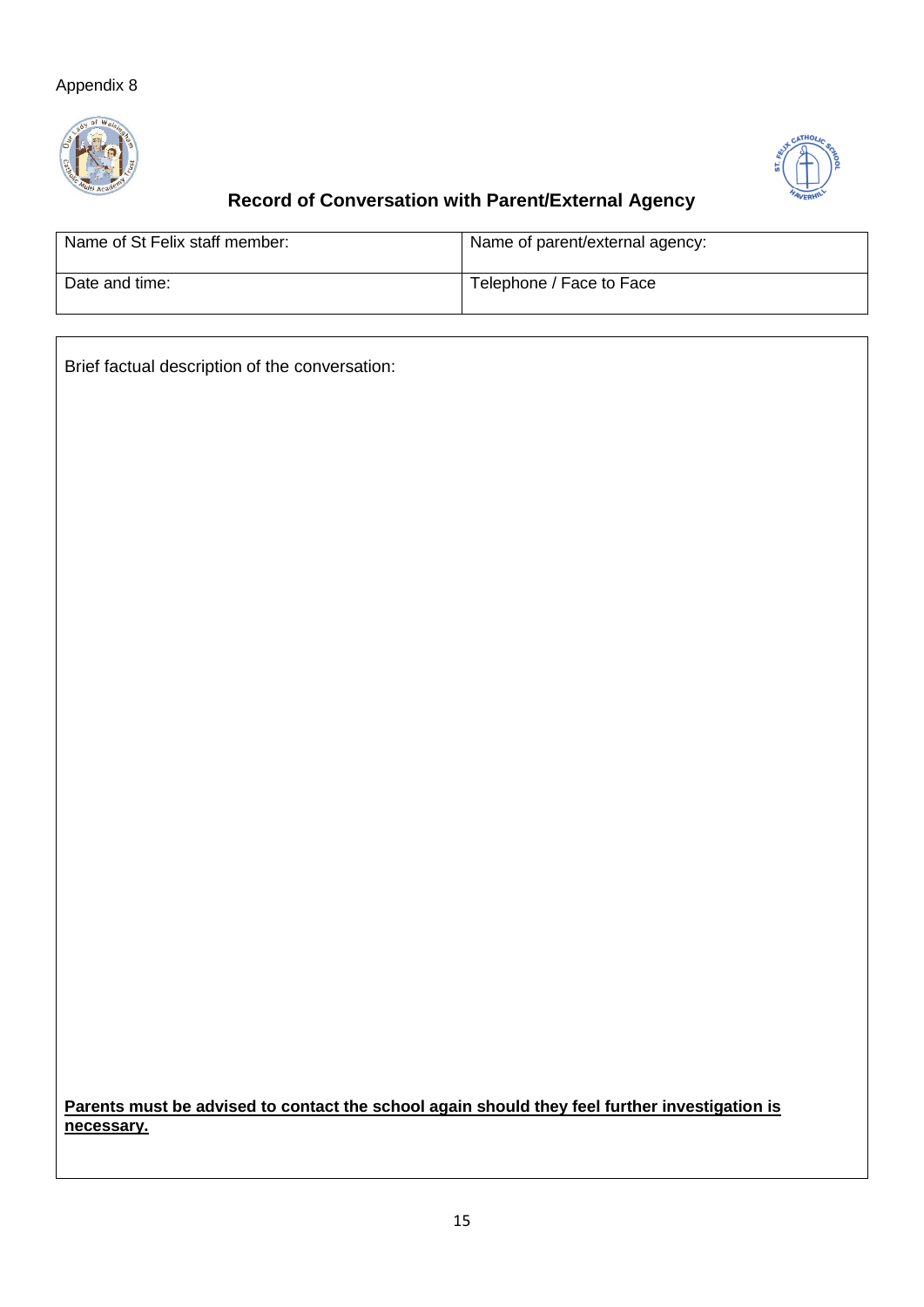#### Appendix 9



### **St Felix EYFS Behaviour Expectations**



Beginning of the Day and Registration.

- Children will wait quietly in waiting area with parent/carer, not run or play with the stones.
- Children will leave their parents/carers at the gate and walk carefully up the slope to the classroom door with their teachers who come out to greet them.
- Children will be encouraged to show new members of the class what to do by setting a good example.
- As they enter, children will hang up their coats on their own peg, put their bag in the boxes provided and self-register on our "I am Here Board" by selecting their own name card.
- When called for formal registration/teaching time, children will leave the working areas tidy and chairs tucked in and sit on the carpet gathering area in an appropriate manner.
- All children will be encouraged to join in with our Morning/Afternoon prayer as we dedicate our work and play to Jesus.

#### Break and Lunchtime

- The Reception children join with KS1 for one playtime each week in the summer term so that they can become familiar with the routines and expectations ready for their transfer into full time school.
- Reception pupils remain in school for lunch, where they are supervised by familiar members of staff and midday supervisors.

#### Rewards and Sanctions

- Children are taught that behaviour involves making choices, good choices are rewarded, there are consequences for bad choices.
- The children have simple rules for classroom behaviour which are shared with the parent in their induction pack. The rules are expressed pictorially so that all children can access and understand them.
- New rules are added at the request of the children.
- Children are encouraged to express themselves in words rather than actions, i.e. ask to join in with play rather than taking equipment etc.
- Good, caring behaviour is rewarded verbally and verbal praise is used as a reminder to others of our expectations, following the principles in the Behaviour Policy of the school.
- Gestures such as thumbs up are also used on occasions where words are not possible i.e. assembly.
- Children are also rewarded with stickers issued by the Head of School./Headteacher
- The staff regularly tell parents about instances of good, kind and caring behaviour.
- Examples of good behaviour are regularly shared between all Foundation Stage staff and children.
- In our outdoor classroom, children have one warning re rules and then come back inside.
- When inappropriate behaviour takes place, children will be warned and if the behaviour continues they will be asked to leave the activity/place where the incident has taken place and take some thinking time. After a cooling off period they will be asked to say sorry.
- If the inappropriate behaviour is verbal the child will be encouraged to say something positive as part of their apology.
- Parents are informed of incidents of inappropriate behaviour and a behaviour programme may be agreed on, using reward charts.
- If inappropriate behaviour persists the EYFS Leader or Head of School/Headteacher may become involved.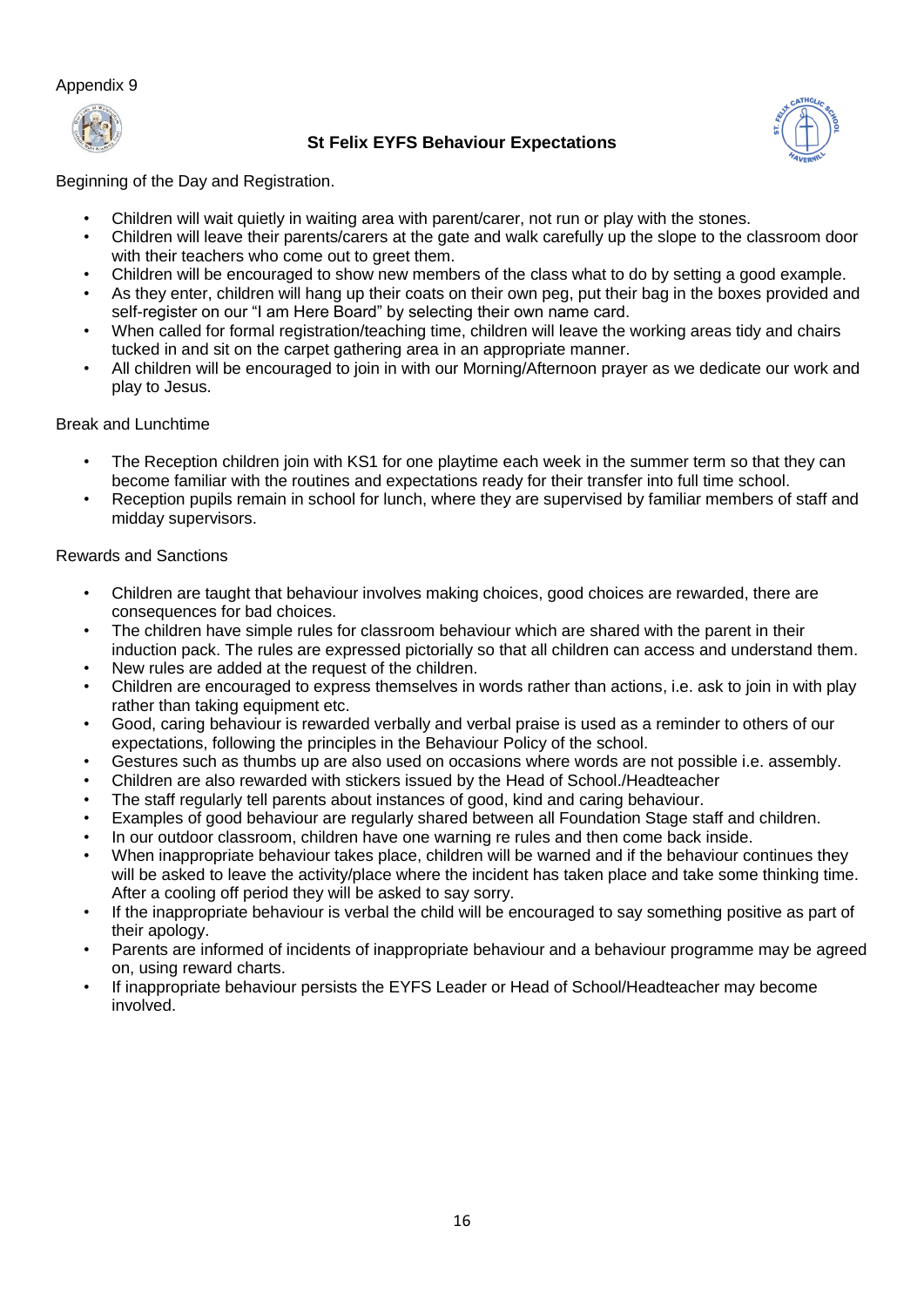### **Confiscation**

The Education Act 2011 allows for schools to confiscate property as a sanction. Staff members have the authority to confiscate a pupils belongings but this must be applied reasonably and proportionately.

The Head of School, or a senior member of staff is authorised to search pupils or their possessions without consent where they suspect that the pupil may have a prohibited item. Teachers can also search with consent from the pupils for banned items. These include:

- knives or weapons;
- alcohol;
- illegal drugs and stolen items;
- inappropriate images.

Again, searching and confiscation are extremely rare occurrences in our school.

### **Physical contact**

At St Felix School we promote positive and appropriate physical contact, to enable our staff to deliver a nurturing environment, to ensure that the pupils thrive. For example: -comforting a distressed child (see DfE Guidance 2013).

### **Strategies for Dealing with Challenging Behaviour**

All challenging behaviour will be addressed using the guidelines set out in the behaviour policy. Should an incident require further intervention then staff will use physical intervention to prevent a child harming him or herself, others or property. The form of physical intervention may involve staff doing the following:

- $\Box$  physically interposing themselves between pupils
- $\Box$  blocking a pupil's path
- $\square$  escorting a pupil
- $\square$  shepherding a pupil away

Under some circumstances, and as a last resort a pupil maybe restrained to prevent them committing any offence, injuring themselves or others, damaging property or to maintain the good order and discipline in the classroom (DfE guidance). The Head Teacher will be informed immediately, or in their absence a member of the senior management team. A report of the incident will be recorded.

### **Who can use reasonable force?**

All members of school staff have a legal power to use reasonable force. This power applies to any member of staff, who has lawful control or charge of the pupils at the school. It can also apply to people whom the Head Teacher has temporarily put in charge of pupils such as unpaid volunteers or parents accompanying pupils on a school organised visit.

### **When can reasonable force be used?**

The decision on whether or not to physically intervene is down to the professional judgement of the staff member concerned and should always depend on the individual circumstances. We will make reasonable adjustments for children with SEND and vulnerabilities.